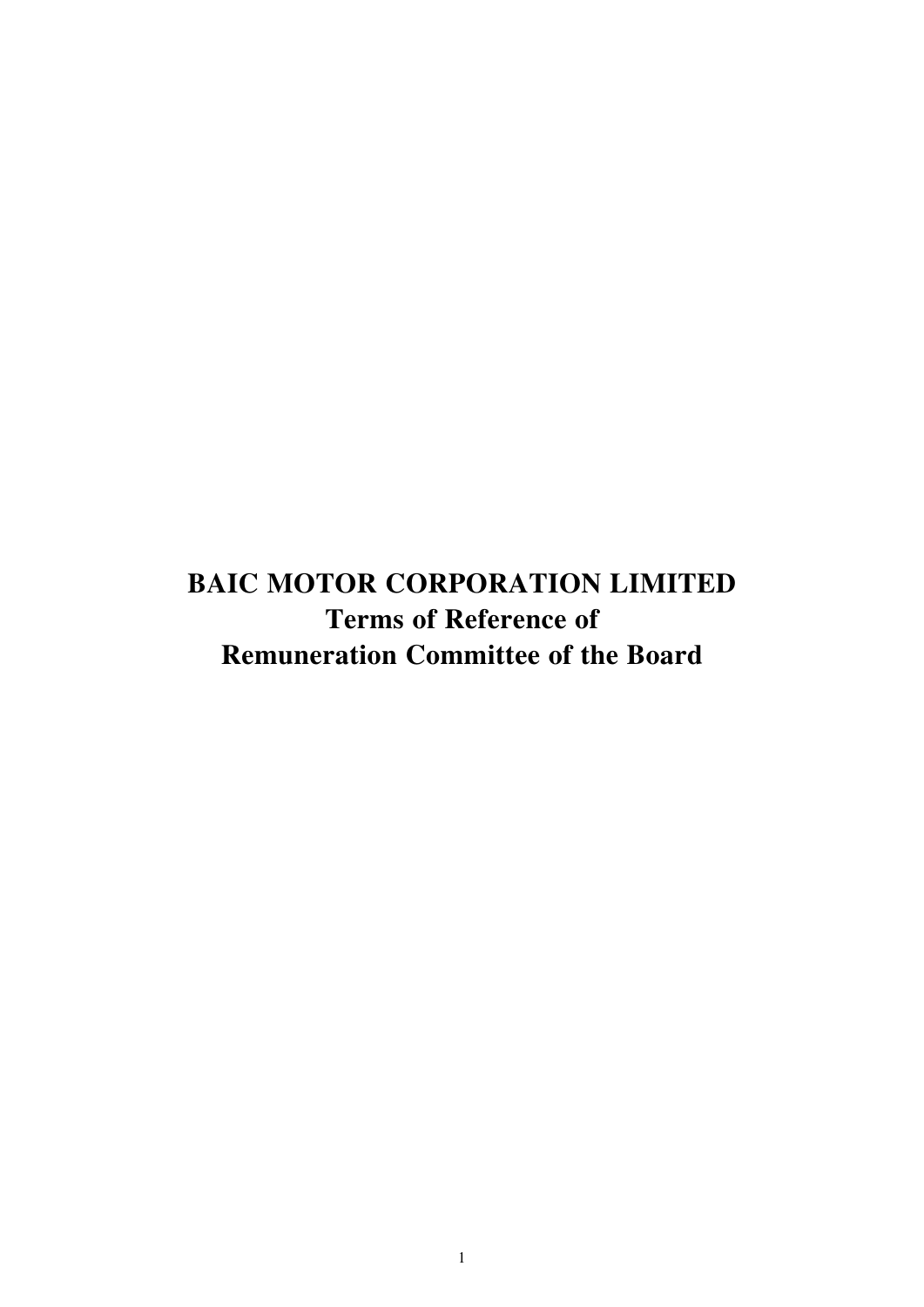# **Contents**

| Chapter 1 | <b>General Provisions</b>       | 3              |
|-----------|---------------------------------|----------------|
| Chapter 2 | Composition of the Committee    | 3              |
| Chapter 3 | Duties of the Committee         | $\overline{4}$ |
| Chapter 4 | Meetings of the Committee       | 5              |
| Chapter 5 | Procedures of Meetings          | 6              |
| Chapter 6 | Working Units of the Committee  | $\tau$         |
| Chapter 7 | <b>Supplementary Provisions</b> | 7              |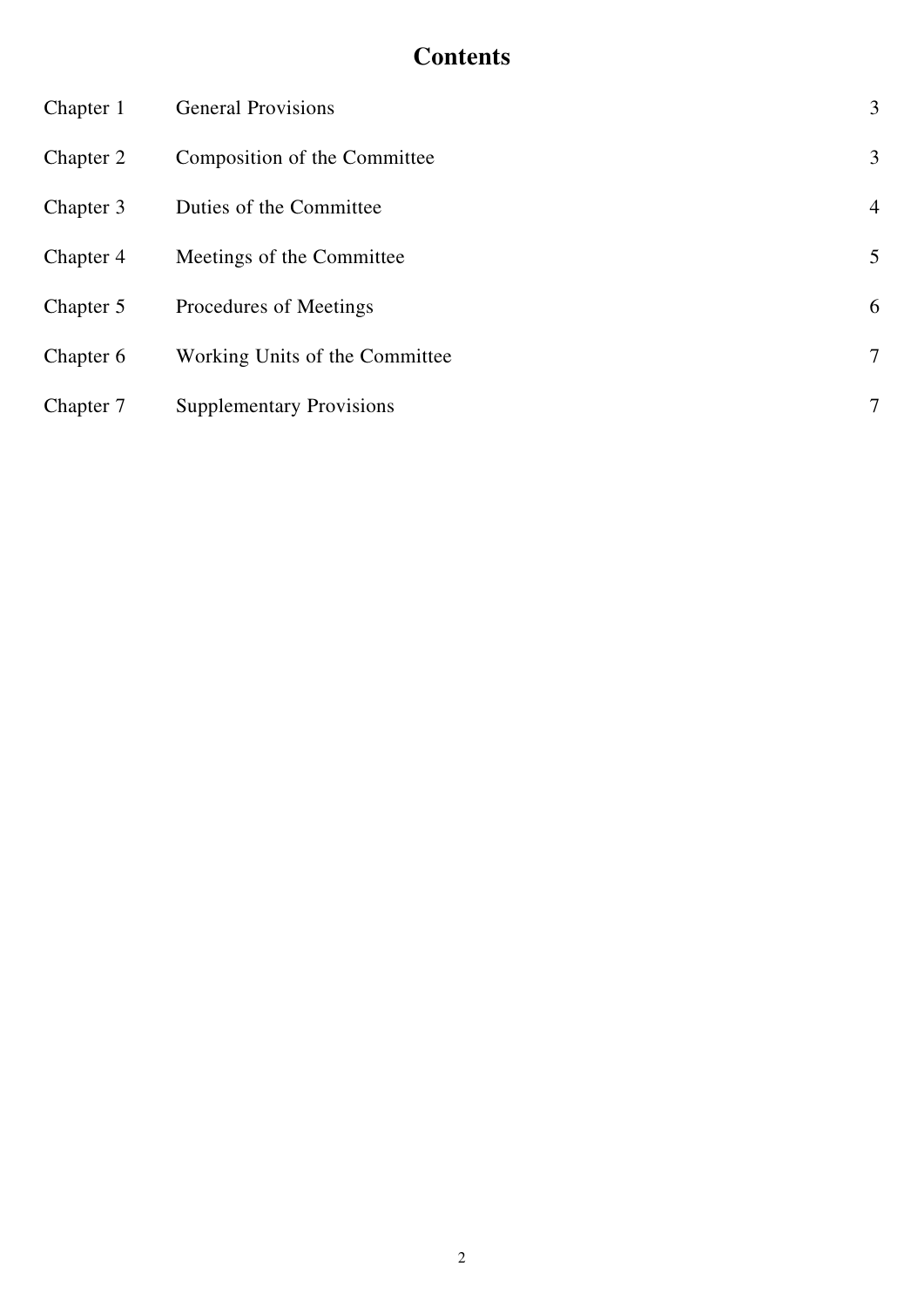#### **Chapter 1 General Provisions**

**Article 1** In order to establish a comprehensive evaluation and remuneration management system of directors and senior management of the Company and improve the corporate governance structure, the remuneration committee (the "Remuneration Committee" or the "Committee") under the board of directors (the "Board") was formed and these terms of reference were formulated in accordance with the Company Law of the People's Republic of China, Code of Corporate Governance for Listed Companies, the Rules Governing the Listing of Securities on The Stock Exchange of Hong Kong Limited (the "Stock Exchange") (the "Listing Rules") and the Code of Corporate Governance set out in Appendix XIV to the Listing Rules, the Articles of Association of BAIC Motor Corporation Limited (the "Articles of Association") and other relevant regulations

**Article 2** The Remuneration Committee is a special committee established under the Board and is responsible for providing advices and suggestions for decisions made by the Board and the chairman of the Board in relation to issues within the scope of authorization delegated by the Board, and shall be accountable and report to the Board.

Article 3 For the purpose of these terms of reference, senior management refers to the president, vice president, chief financial officer, secretary of the Board appointed by the Board and other senior management referred in the Articles of Association.

### **Chapter 2 Composition of the Committee**

**Article 4** Remuneration Committee shall comprise five directors, majority of whom shall be independent non-executive directors.

**Article 5** Members of the Remuneration Committee shall be nominated by the chairman of the Board and elected by a majority of the members of the Board. Upon the approval of the resolution for the election of members, the appointment of the newly-elected committee member shall become effective immediately after such resolution of the Board takes effect.

**Article 6** The Remuneration Committee shall have a chairman responsible for organizing the work of the committee, whom shall be a member who is an independent non-executive director subject to the approval of the Board.

Article 7 The term of office of the members of the Committee shall be the same as that of the directors. A member of the Committee may serve consecutive terms if re-elected upon the expiry of his/her term of office. If any member ceases to be a director of the Company during his/her term of office, he shall ipso facto and immediately cease to hold the position of the member of the Committee.

Article 8 Member of the Committee may resign prior to the expiry of his/her term of office. Written resignation report shall include a statement of the reason for such resignation and if necessary, the matters that shall be brought to the attention of the Board.

Article 9 Members of the Committee may be adjusted during their terms of office according to the recommendation of the chairman of the Board and upon the consideration and approval of the Board.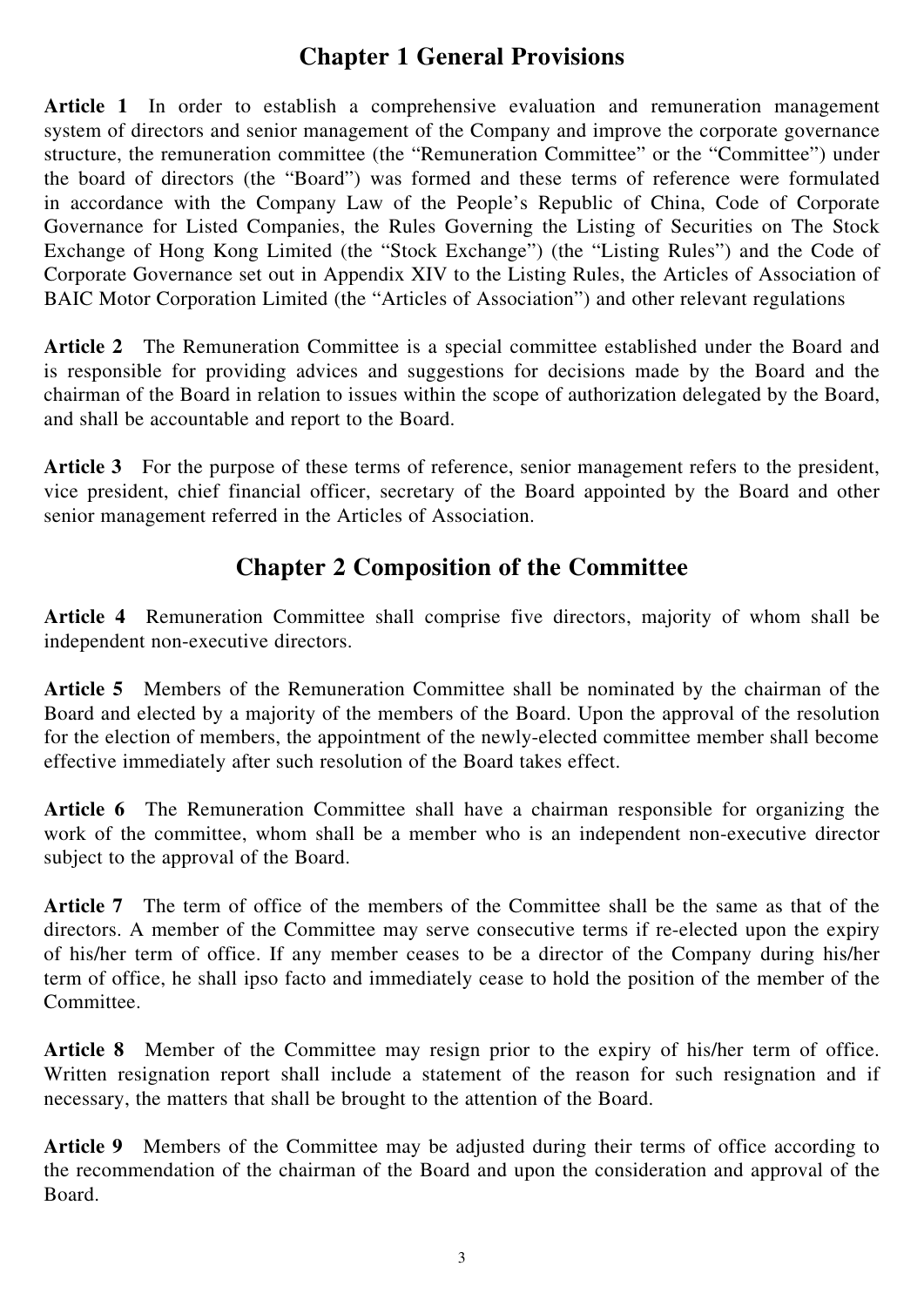Article 10 In the event that the number of members of the Committee falls below the quorum provided in these terms of reference, the vacancy shall be filled up in accordance with these terms of reference.

# **Chapter 3 Duties of the Committee**

**Article 11** Principal duties of the Remuneration Committee are as follows:

- (1) to make suggestions for the general remuneration policies and structure for directors and senior management, and the establishment of formal and transparent procedures for the formulation of such remuneration policies, and to review the performance appraisal standards and conduct appraisal for directors and senior management, and to provide corresponding suggestions;
- (2) to review and approve the proposed remuneration of the management according to the corporate operating objectives, and to make suggestions to the Board for the specific remuneration treatment for directors and senior management, including the performance-based remuneration plans. The Remuneration Committee shall consider the factors including the remuneration paid by comparable companies, time commitment and duties of the directors, employment conditions of other positions of the Company, and whether the remuneration shall be based on the results performance;
- (3) to make suggestions to the Board for the specific remuneration for individual executive director and senior management members, including non-monetary benefits, pension rights and compensation (including compensation for the loss or termination of office or cease of appointment);
- (4) to make suggestions to the Board for the remuneration of the non-executive directors;
- (5) to make suggestions to the Board for the relevant compensation paid to executive director and senior management for their loss or termination of office or the end of their appointment, and the compensation arrangement regarding the removal or dismissal of directors due to misconduct (and to ensure the arrangements conform to the terms of contracts, or otherwise, the compensation shall be reasonable and appropriate);
- (6) to ensure a director shall not participate in determining his/her own remuneration;
- (7) other duties as conferred by the Board.

The Remuneration Committee shall make available its terms of reference, explaining its role and the authority delegated to it by the Board. The Remuneration Committee should be provided with sufficient resources to discharge its duties.

**Article 12** The remuneration plan for directors and supervisors proposed by the Remuneration Committee shall be approved by the Board, subject to the consideration and approval at the general meeting; and the remuneration scheme for senior management shall be approved by the Board. The Board has the right to veto any remuneration plan or scheme that is contrary to the interests of shareholders.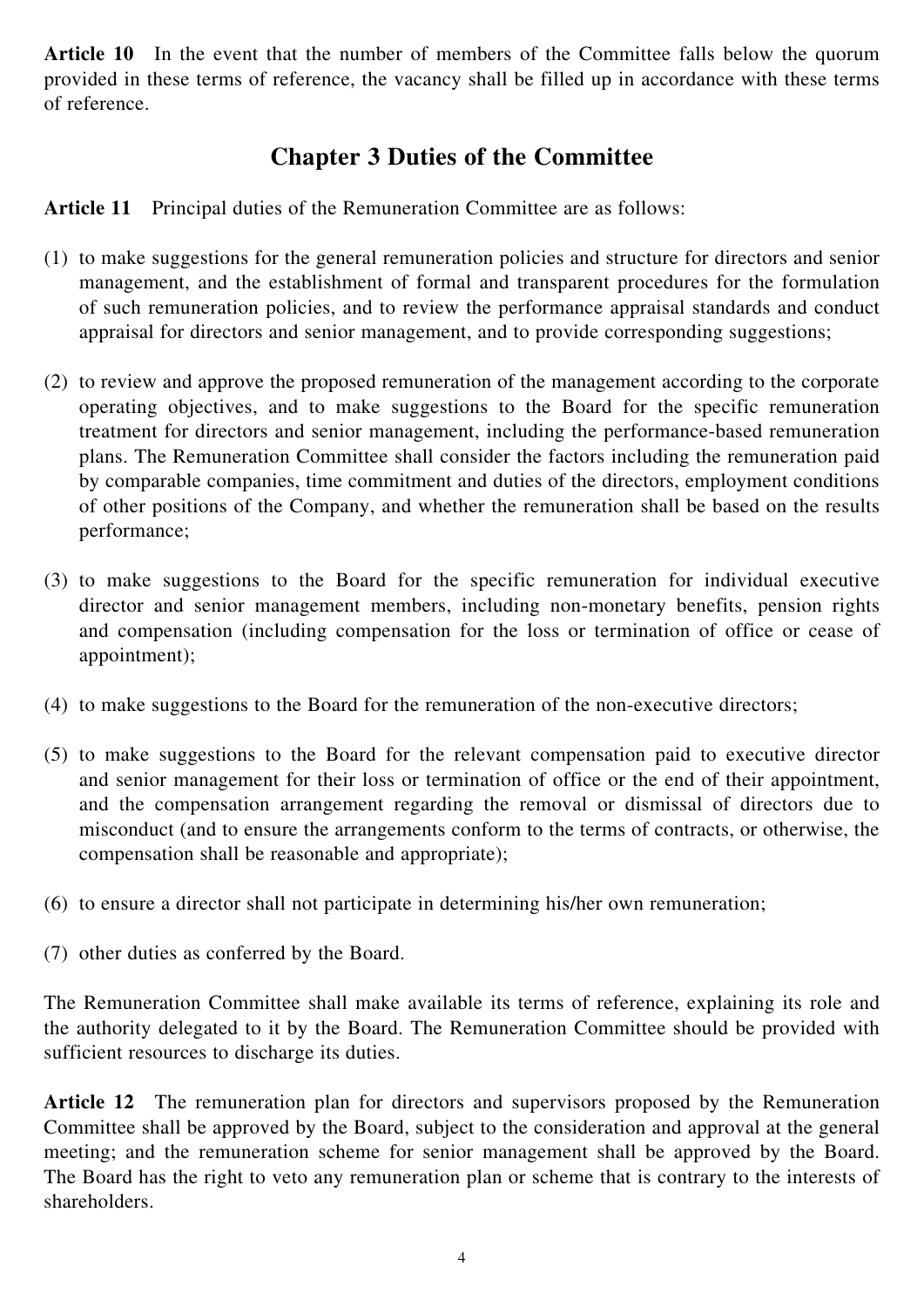Article 13 Duties of the chairman of the Committee include:

- (1) to convene and chair the meetings of the Committee;
- (2) to supervise and examine the operations of the Committee;
- (3) to sign on relevant documents of the Committee;
- (4) to report to the Board on the operations of the Committee;
- (5) other duties as requested by the Board.

**Article 14** The duty performance of the Committee shall comply with the Company Law, the Articles of Association and these terms of reference and shall not prejudice the interests of the Company and shareholders.

Article 15 If necessary, the Committee may engage intermediary agencies to provide professional advice for its decision-making upon approval of the Board, and the reasonable expenses incurred thereby shall be borne by the Company.

#### **Chapter 4 Meetings of the Committee**

**Article 16** The Remuneration Committee shall meet at least once a year, with a written notice dispatched to all members three days prior to the meeting. In case of emergencies or extraordinary circumstances, the aforesaid time and procedures of notice may be waived upon approval of the chairman, while the chairman shall explain accordingly at the meeting.

**Article 17** The office of the Board is responsible for notices and affairs of the meetings of the Committee. The notice of meeting shall specify, among others, the time, place, session, agenda and topics of the meeting and the date of notice.

Article 18 Upon reception of the notice of meeting, members of the Committee shall give confirmation and provide relevant information (including but not limited to the availability of presence and schedule) in a timely and appropriate manner.

Article 19 Quorum of the meetings of the Committee shall be all of the members.

Members should be present in person at the meetings (physically attending or through means of communication). A member unable to be present in person may appoint another member of the Committee by the power of attorney as duly signed to attend and exercise relevant duties and powers at the meeting on his/her behalf. The power of attorney shall specify, among others, the names of the principal and the proxy, and the scope, authority and validity period of authorizations.

**Article 20** Any member failing to attend a meeting of the Committee in person without justifiable reasons for three times in succession shall be deemed as incapable of performing the duties for a member of the Remuneration Committee, and is subject to replacement by the Board in accordance with these terms of reference.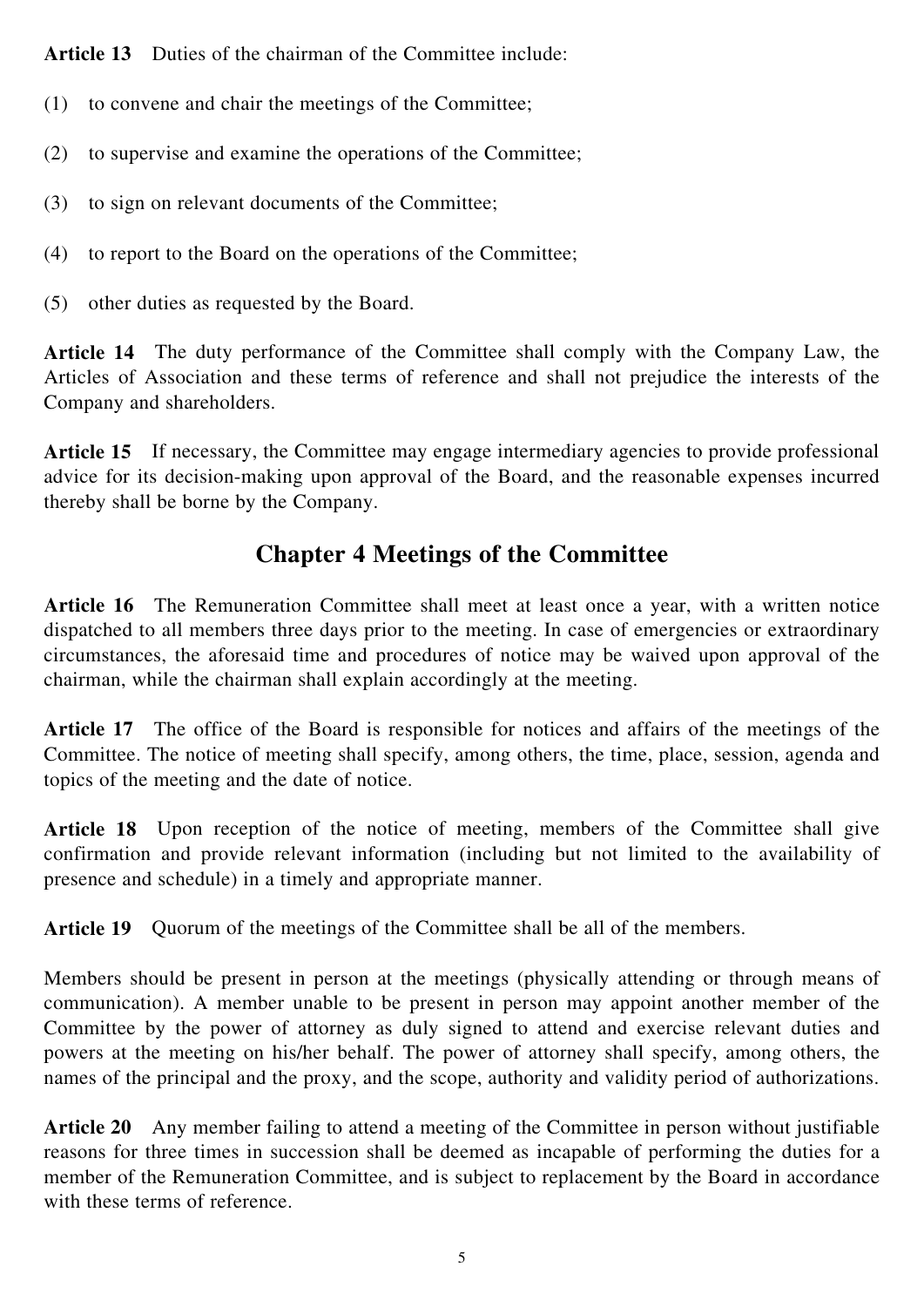### **Chapter 5 Procedures of Meetings**

**Article 21** In principle, meetings of the Committee shall be held in the form of on-site meeting, where voting shall be made by a show of hands or by poll. Upon approval of the chairman of the Committee, meetings may be held by way of communication or through written proposals to be considered respectively, while members of the Committee shall submit documents of meetings of the Committee such as completed votes and signed audit opinions to the office of the Board within the time specified in the notice of meeting.

Article 22 When reviewing and discussing the proposed matters at the meeting of the Committee, members of the Committee shall clearly, independently and fully express their views based on their own judgment. Major opinion of each member of the Committee shall be specified in the minutes of the meeting.

Article 23 The chairman of the Committee shall, on the basis of adequate review and discussion, form an audit opinion on the matters discussed at the meeting of the Committee by summarizing the discussions and opinions of the members at the meeting, and shall provoke the members to vote on matters so discussed and the audit opinion by a show of hands or by poll. Each member of the Committee shall have one vote. The audit opinion on the matters discussed at the meeting formed by the meeting of the Committee shall be passed by more than half of the votes. Where there is an equality of votes for and against a resolution, the chairman of the Committee shall have a casting vote. Members who cast votes against a resolution are entitled to demand their objection to be indicated in the audit opinion of the Committee.

In the event of insufficient information or materials as required by the proposed matters, resulting in over half of the members are of the views that no discussion or judgment can be made, the chairman of the Committee shall reserve the right to require the provision of additional information or materials for further consideration.

Save as described above, the Committee shall express its opinions with explicit agreement or disagreement with the subject matters.

**Article 24** The secretary of the Board of the Company shall attend meetings of the Committee, and other directors of the Company, relevant senior management, personnel of relevant functional departments of the Company as well as relevant experts, scholars and representative of intermediary agency may be invited to attend the meeting when necessary. Persons attending the meeting shall give explanations on relevant matters at the request of the members of the Committee.

Article 25 Where a member of the Committee is interested in the matter being discussed at the meeting of the Committee, he/she shall be abstained from attending such meeting.

**Article 26** Minutes shall be kept for the meetings of the Remuneration Committee, bearing signatures of the members present at the meetings, and shall be kept by the office of the Board of the Company. The draft and final versions of the meeting minutes of the Committee shall be delivered within a reasonable period of time after the meeting to all members of the Committee, for their comment and inspection respectively.